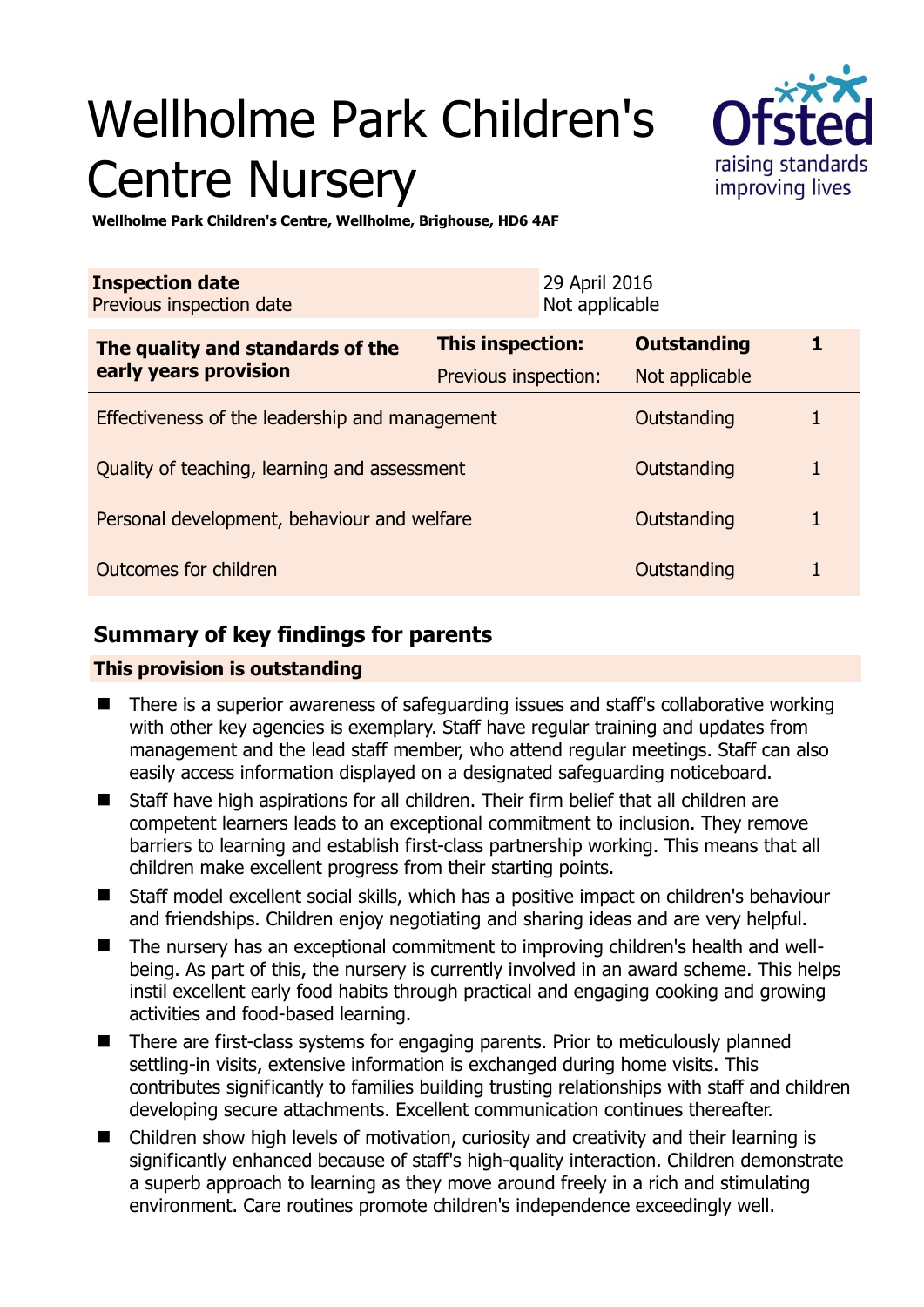## **What the setting needs to do to improve further**

## **To further improve the quality of the early years provision the provider should:**

 $\blacksquare$  develop even greater monitoring of new staff's practice, so that this is precisely focused to improve their quality of teaching more rapidly, and to the level of other staff's outstanding practice.

## **Inspection activities**

- We carried out this inspection as a result of a risk assessment, following a notification from the provider of a serious accident involving a child in the nursery.
- The inspector observed the quality of teaching during activities indoors and outdoors, and assessed the impact this has on children's learning.
- The inspector completed a joint observation with the nursery manager.
- The inspector held a meeting with the nursery manager and children's centre manager.
- The inspector looked at relevant documentation, such as, the nursery's self-evaluation and improvement plans, children's records of learning and planning and evidence of the suitability of staff working in the nursery.
- The inspector viewed written feedback from parents and children. She also spoke to a small selection of parents during the inspection and took account of their views.

## **Inspector**

Rachel Ayo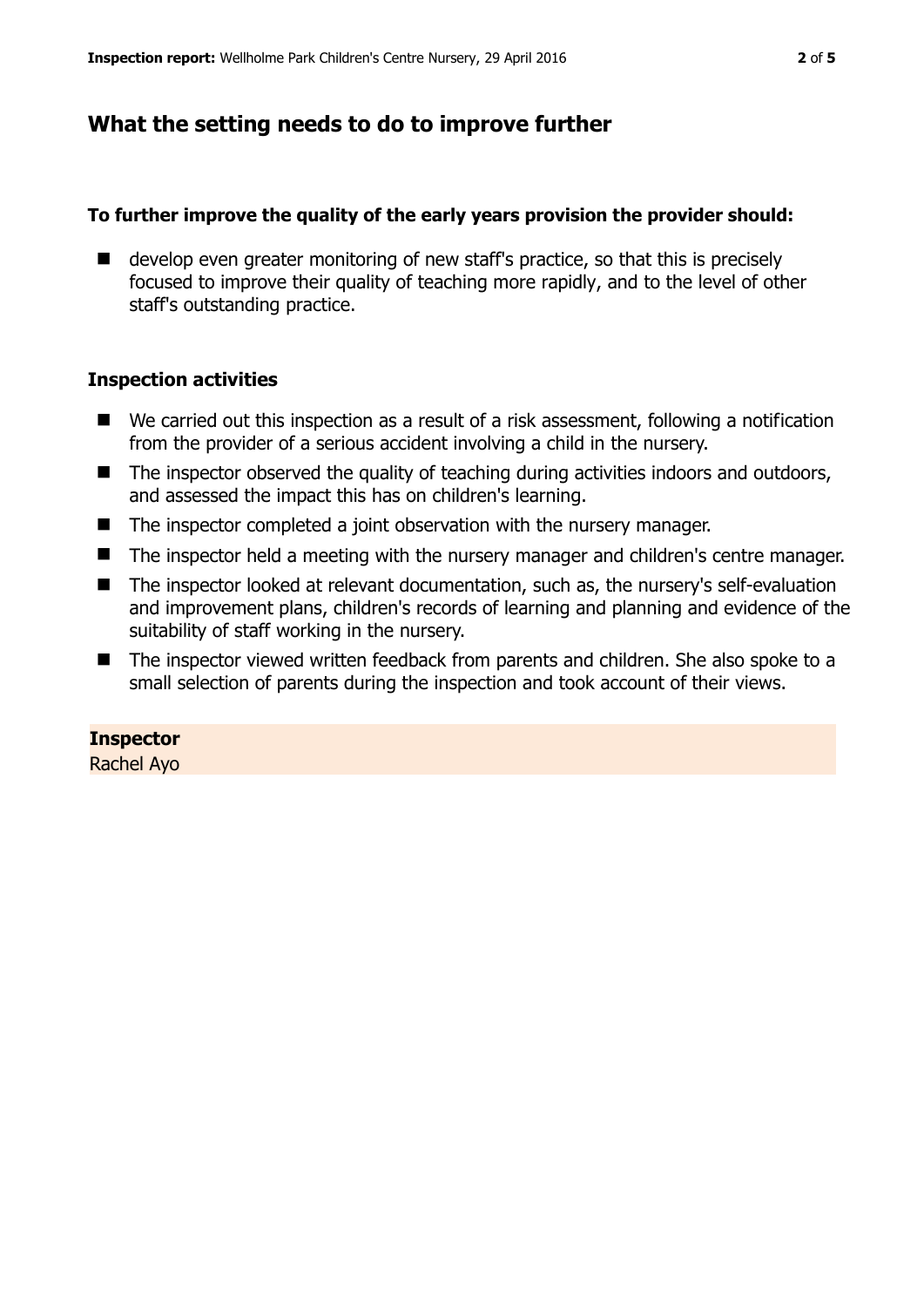## **Inspection findings**

### **Effectiveness of the leadership and management is outstanding**

The arrangements for safeguarding are effective. Following a recent serious accident, Ofsted were notified and leaders and managers carried out a full investigation into the circumstances. They found that the accident was unavoidable. However, they have reviewed all associated comprehensive and rigorous policies, procedures and risk assessments. This ensures that staff remain highly vigilant and continue to implement stringent safety practices. Staff's knowledge of child protection issues is reinforced superbly. They take part in quizzes and discuss monthly safeguarding questions and scenarios. Access to the centre and nursery rooms is monitored superbly. Extensive selfevaluation continually targets and monitors areas for development with outstanding success. There is excellent consultation with parents and children, whose comments are evaluated and displayed.

#### **Quality of teaching, learning and assessment is outstanding**

The highly qualified staff team and strong focus on training, clearly contribute to the highquality provision. Key staff have lead roles in developing and overseeing specific initiatives, significantly enhancing teaching, learning and care practices. Priority is now being given to monitoring and supporting new unqualified staff. There are exemplary arrangements for supporting children's communication and language. This is particularly relevant to the needs of a significant number of children who attend. All age groups show high levels of engagement because of an extensive range of inspiring and innovative activities and creatively set up areas. These include excellent use of print. Parents are highly engaged in children's learning, for instance, through workshops, group activities, extensive displays and innovative home-learning resources.

## **Personal development, behaviour and welfare are outstanding**

Transitions are meticulously planned. This fosters children's continued sense of security as they change rooms, move between settings or leave for school. Children's well-being is continually monitored and innovative systems encourage children to share and manage their feelings. Children develop high levels of confidence and self-esteem, helping with tasks, such as serving their own lunch and preparing snacks. Children eagerly talk about their extra 'helper' role as a fire marshal. Children have free access to outdoors and a lower garden provides particularly rich experiences. Excellent menus are developed using nutritional advice and guidance, local produce, fresh ingredients and the views of parents and children. Recipes are readily available.

#### **Outcomes for children are outstanding**

All children make consistently high rates of progress and are extremely well prepared for moving on to school. Any gaps between the attainments of groups of children are closing. This is because of meticulous monitoring and analysis of children's progress, early intervention and comprehensive programmes of support. Children thoroughly enjoy selfchosen tasks. They play collaboratively and learn to value and celebrate difference superbly. The older, most able children create their own photograph booklet about what makes them proud.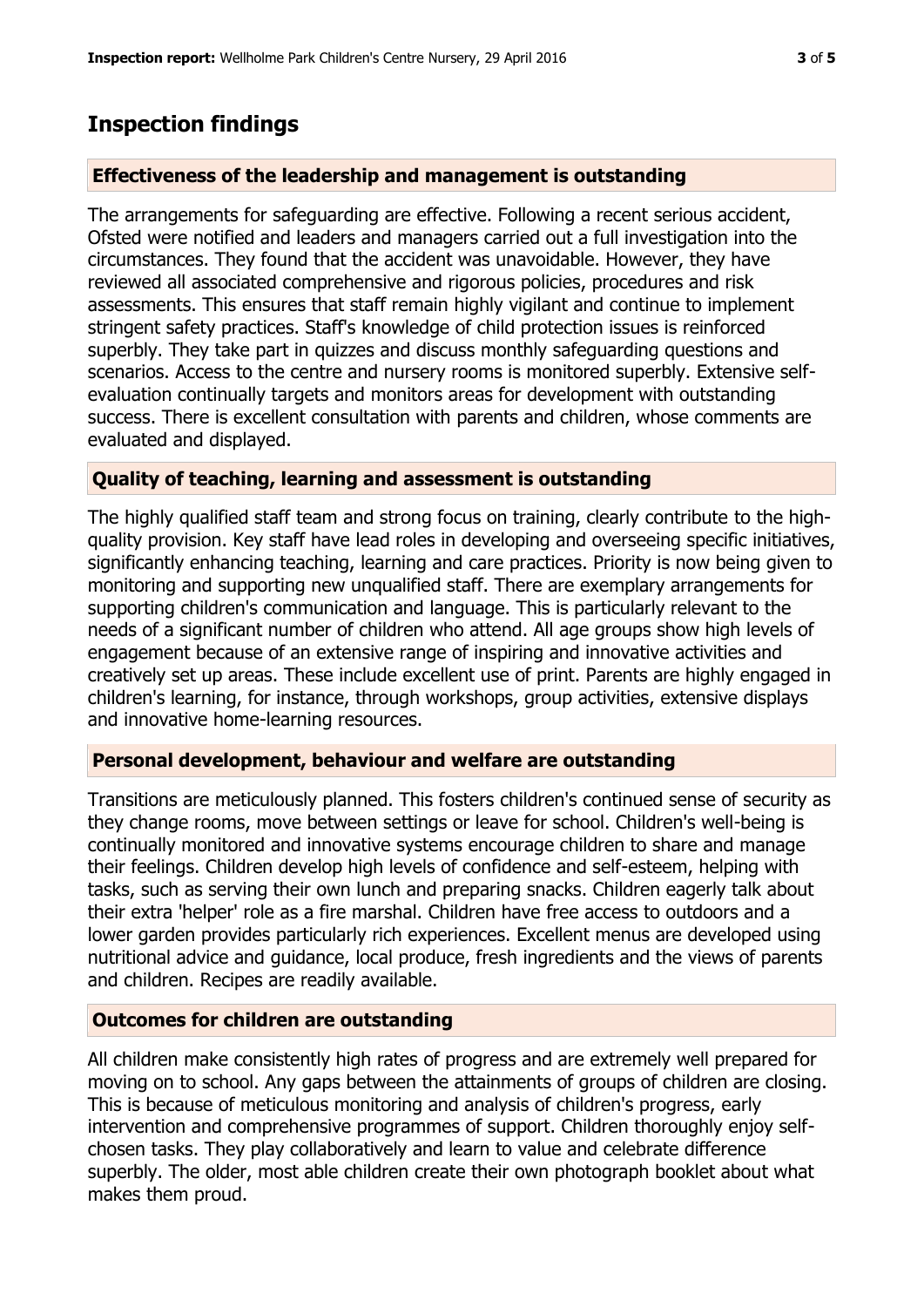# **Setting details**

| Unique reference number       | EY488177                                                                             |  |
|-------------------------------|--------------------------------------------------------------------------------------|--|
| <b>Local authority</b>        | Calderdale                                                                           |  |
| <b>Inspection number</b>      | 1049578                                                                              |  |
| <b>Type of provision</b>      | Full-time provision                                                                  |  |
| Day care type                 | Childcare - Non-Domestic                                                             |  |
| <b>Registers</b>              | Early Years Register, Compulsory Childcare<br>Register, Voluntary Childcare Register |  |
| <b>Age range of children</b>  | $0 - 4$                                                                              |  |
| <b>Total number of places</b> | 37                                                                                   |  |
| Number of children on roll    | 104                                                                                  |  |
| <b>Name of provider</b>       | North Halifax Partnership Limited                                                    |  |
| Date of previous inspection   | Not applicable                                                                       |  |
| <b>Telephone number</b>       | 01484 714768                                                                         |  |

Wellholme Park Children's Centre Nursery was registered again in 2015 due to a change of organisation. The nursery employs 14 members of childcare staff. Of these, 11 staff members hold an appropriate early years qualification; two are at level 2, six are at level 3 and one is at level 6. There is one staff member who holds early years teacher status and one staff member who holds early years professional status. The nursery opens from Monday to Friday, all year round. Sessions are from 7.45am to 5.45pm. The nursery provides funded early education for two-, three- and four-year-old children. It supports children with special educational needs or disability and those who speak English as an additional language.

This inspection was carried out by Ofsted under sections 49 and 50 of the Childcare Act 2006 on the quality and standards of provision that is registered on the Early Years Register. The registered person must ensure that this provision complies with the statutory framework for children's learning, development and care, known as the Early Years Foundation Stage.

Any complaints about the inspection or the report should be made following the procedures set out in the guidance 'Complaints procedure: raising concerns and making complaints about Ofsted', which is available from Ofsted's website: www.gov.uk/government/organisations/ofsted. If you would like Ofsted to send you a copy of the guidance, please telephone 0300 123 4234, or email enquiries@ofsted.gov.uk.